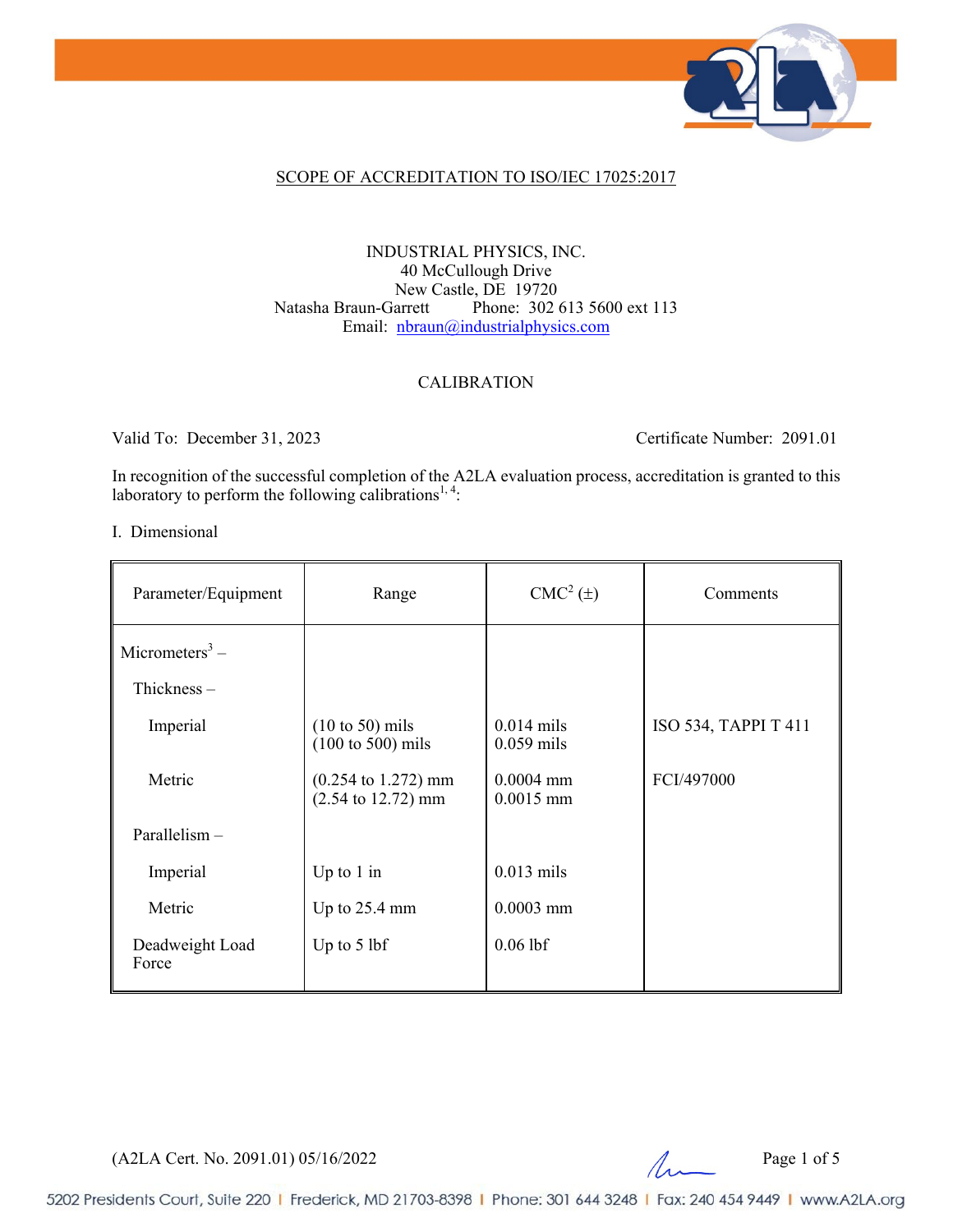# II. Mechanical

| Parameter/Equipment                                 | Range                                                    | CMC <sup>2</sup> (±)   | Comments                                                                       |
|-----------------------------------------------------|----------------------------------------------------------|------------------------|--------------------------------------------------------------------------------|
| Tear Testers $3 -$                                  |                                                          |                        |                                                                                |
| Pendulum Force                                      | $(0 to 4385)$ gf                                         | $0.1$ gf               | ISO 1974, TAPPI T 414,<br><b>ASTM D1922, D1424</b><br>FCI/831100               |
| Cut Depth                                           | $(0 to 0.787)$ in                                        | $0.002$ in             |                                                                                |
| Jaw Separation                                      | $(0 to 0.11)$ in                                         | $0.002$ in             |                                                                                |
| Canadian Standard<br>Freeness Tester <sup>3</sup> – |                                                          |                        |                                                                                |
| 1D Length                                           | $(0 to 130)$ mm                                          | $0.07$ mm              | ISO 5267-2,                                                                    |
| Volume                                              | $(0 to 24)$ mL                                           | $0.07$ mL              | TAPPI T 227, CPPA C1<br>FCI/332400                                             |
| Burst Testers <sup>3</sup> –                        |                                                          |                        |                                                                                |
| Pressure                                            | $(0 to 200)$ psi<br>$(200 \text{ to } 1000) \text{ psi}$ | $0.6$ psi<br>$2.9$ psi | ISO 2758, ISO 2759,<br>ТАРРІ Т 403, Т 807,<br>T 810, FCI/130100,<br>FCI/130900 |
| Melt Flow Indexers <sup>3</sup> –                   |                                                          |                        |                                                                                |
| Temperature                                         | $(100 \text{ to } 400)$ °C                               | $0.56$ °C              | ASTM D1238                                                                     |
| <b>Bore Diameter</b>                                | Up to $0.4$ in                                           | $0.0006$ in            | FCI/460000                                                                     |
| <b>Piston Diameter</b>                              | Up to 0.4 in                                             | $0.0006$ in            |                                                                                |
| Mass                                                | Up to $4 \text{ kg}$                                     | $0.1\text{ g}$         |                                                                                |
| Die Length                                          | Up to $0.4$ in                                           | $0.0006$ in            |                                                                                |
| Piston Land Length                                  | Up to $0.3$ in                                           | $0.0006$ in            |                                                                                |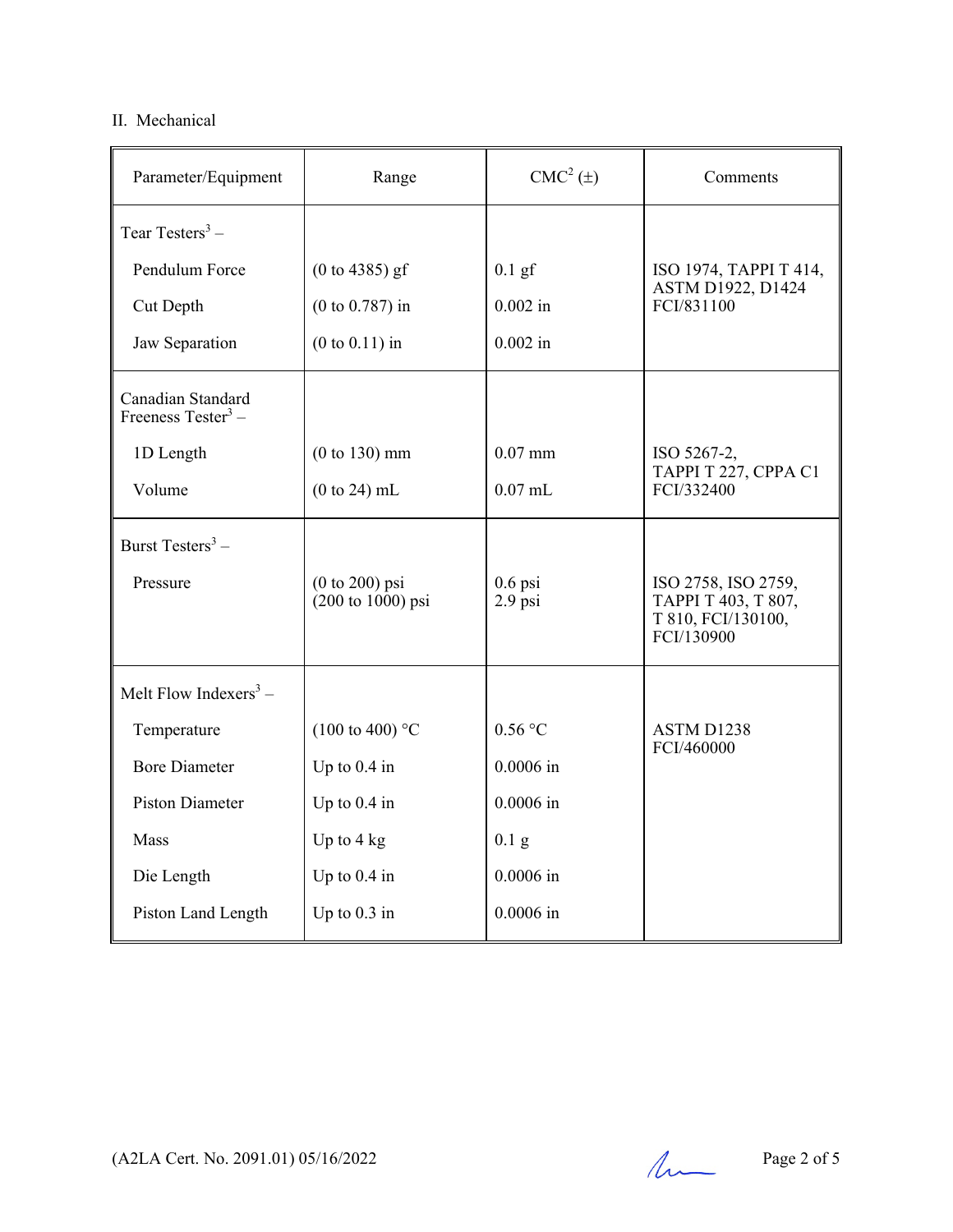| Parameter/Equipment                                         | Range                      | $CMC2(\pm)$    | Comments                                                                                   |
|-------------------------------------------------------------|----------------------------|----------------|--------------------------------------------------------------------------------------------|
| Horizontal Plane Slip and<br>Friction Tester <sup>3</sup> – |                            |                |                                                                                            |
| Force                                                       | Up to $2000$ gf            | $0.1$ gf       | ISO 15359,                                                                                 |
| Sled Mass                                                   | $(100 \text{ to } 2000)$ g | $0.1\text{ g}$ | ТАРРІ Т 549, Т816,<br>ASTM D1894,<br>FCI/320000                                            |
| Z-Direction Tensile<br>Testers <sup>3</sup> –               |                            |                |                                                                                            |
| <b>RPM</b>                                                  | $(0 to 30)$ rpm            | $0.18$ rpm     | FCI/842200                                                                                 |
| Speed                                                       | Up to $20$ in/min          | $0.005$ in/min |                                                                                            |
| Force (Tension<br>Compression)                              | $(0 to 250)$ lbf           | $0.67$ lbf     |                                                                                            |
| Impact Testers <sup>3</sup> -                               |                            |                |                                                                                            |
| Sample Support Length                                       | Up to $4$ in               | $0.003$ in     | ISO 179, ISO 180,                                                                          |
| Mass                                                        | $(0 to 4)$ kg              | $0.1$ g        | ASTM D256, ASTM<br>D1822, ASTM D6110,<br>FCI/322500, FCI/430100,<br>FCI/430200, FCI/220500 |
| Notch Depth                                                 | Up to $0.4$ in             | $0.0011$ in    |                                                                                            |
| Release and Adhesion<br>Tester <sup>3</sup> –               |                            |                |                                                                                            |
| <b>RPM</b>                                                  | $(0 to 160)$ rpm           | $0.18$ rpm     | TLMI L-IA1, L-IA2.<br>PSTC-1, 4; FINAT FTM                                                 |
| Force                                                       | $(0 to 2000)$ gf           | $0.1$ gf       | 1, 2, 3, 4; FCI/809000                                                                     |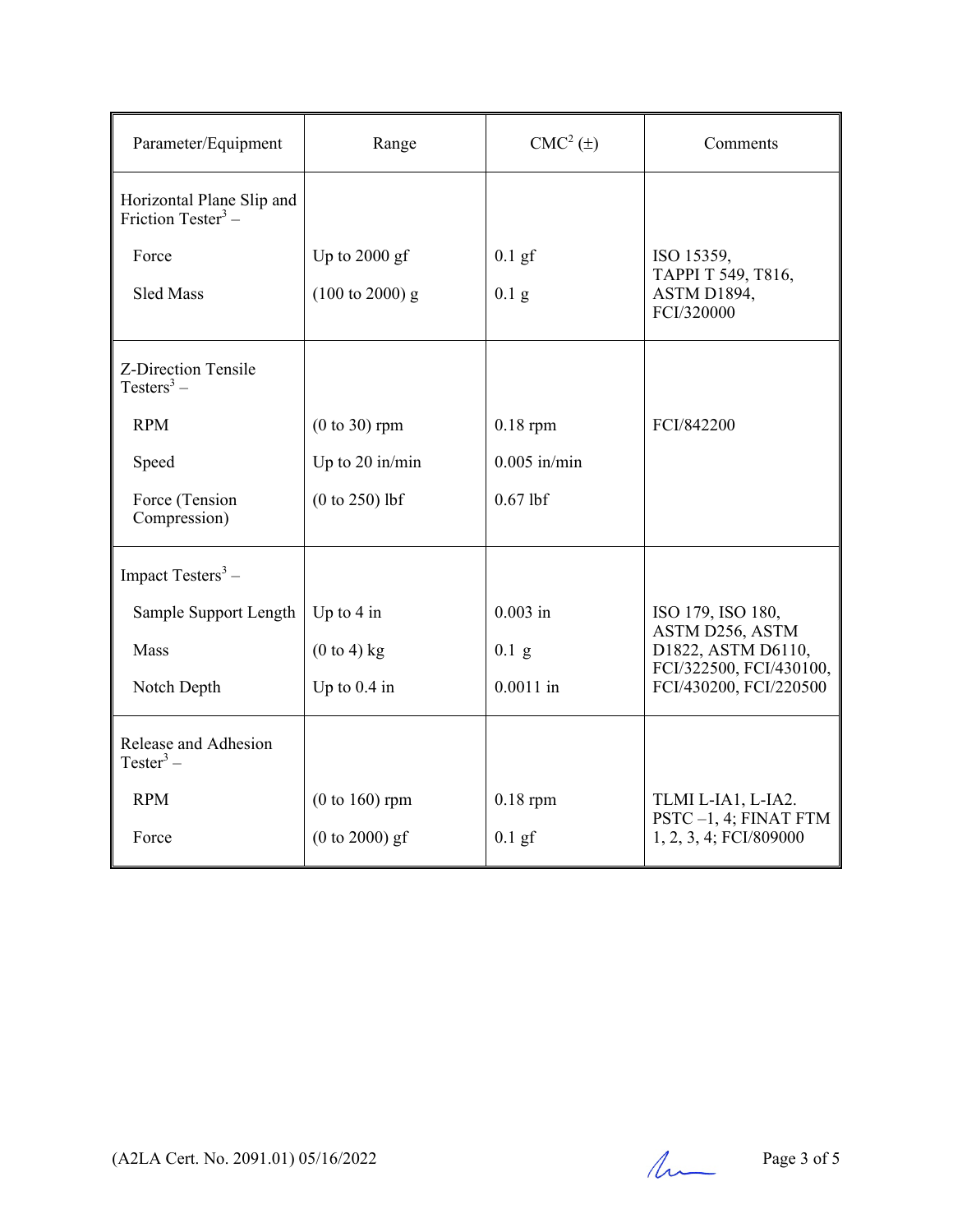| Parameter/Equipment                                      | Range                                                                                                                                                           | $CMC2(\pm)$                                                                     | Comments                                                                 |
|----------------------------------------------------------|-----------------------------------------------------------------------------------------------------------------------------------------------------------------|---------------------------------------------------------------------------------|--------------------------------------------------------------------------|
| Compression Testers <sup>3</sup> –                       |                                                                                                                                                                 |                                                                                 |                                                                          |
| <b>Crosshead Speed</b>                                   | Up to $3$ in/min                                                                                                                                                | $0.011$ in/min                                                                  | ISO 13820; TAPPI T 824,                                                  |
| Force                                                    | $(0 to 100)$ lbf<br>$(100 \text{ to } 250)$ lbf<br>$(250 \text{ to } 1000) \text{ lbf}$<br>(1000 to 2000) lbf<br>(2000 to 10 000) lbf<br>$(10000 to 25000)$ lbf | $0.29$ lbf<br>$0.67$ lbf<br>$2.7$ lbf<br>$3.7$ lbf<br>18 <sub>1</sub><br>29 lbf | T 811, T 809, T 825, T 818,<br>T 822; FCI/173700,<br>FCI/170000; ASTM E4 |
| <b>Inclined Plane Friction</b><br>Testers <sup>3</sup> – |                                                                                                                                                                 |                                                                                 |                                                                          |
| <b>Sled Mass</b>                                         | $(200 \text{ to } 1260)$ g                                                                                                                                      | $0.07$ g                                                                        | TAPPI T 815<br>FCI/322500                                                |
| Plane Angle                                              | $(0 \text{ to } 90)$ °                                                                                                                                          | $0.32^\circ$                                                                    |                                                                          |
| Tensile Testers $3 -$                                    |                                                                                                                                                                 |                                                                                 |                                                                          |
| Crosshead Speed<br>(Distance/Time)                       | Up to $12 \text{ in/min}$                                                                                                                                       | $0.011$ in/min                                                                  | ISO 1924, TAPPI T 404, T<br>494, FCI/840000,                             |
| Crosshead Travel                                         | Up to $8$ in                                                                                                                                                    | $0.002$ in                                                                      | FCI/842100; ASTM E4                                                      |
| Force                                                    | $(0 to 250)$ lbf<br>$(250 \text{ to } 2000)$ lbf<br>(2000 to 10 000) lbf<br>$(10\ 000\ to\ 25\ 000)$ lbf                                                        | $0.67$ lbf<br>3.8 lbf<br>18 lbf<br>33 lbf                                       |                                                                          |
| <b>RPM</b>                                               | $(0 to 48)$ rpm                                                                                                                                                 | $0.18$ rpm                                                                      |                                                                          |
| Ink Rub Testers <sup>3</sup> –                           |                                                                                                                                                                 |                                                                                 |                                                                          |
| Mass                                                     | $(0 to 4)$ lbs                                                                                                                                                  | $0.0002$ lb                                                                     | ТАРРІ Т 830,<br>ASTM D5264.                                              |
| Frequency                                                | Up to 100 strokes/min                                                                                                                                           | 0.26 strokes/min                                                                | FCI/101801                                                               |
| <b>Scales</b>                                            | 100 mg to 100 g<br>$100$ g to $1$ kg                                                                                                                            | $0.27$ mg<br>$0.13$ g                                                           | Standard weights;<br>FCI/scales                                          |

<sup>1</sup> This laboratory offers commercial calibration service and Field Service Calibration.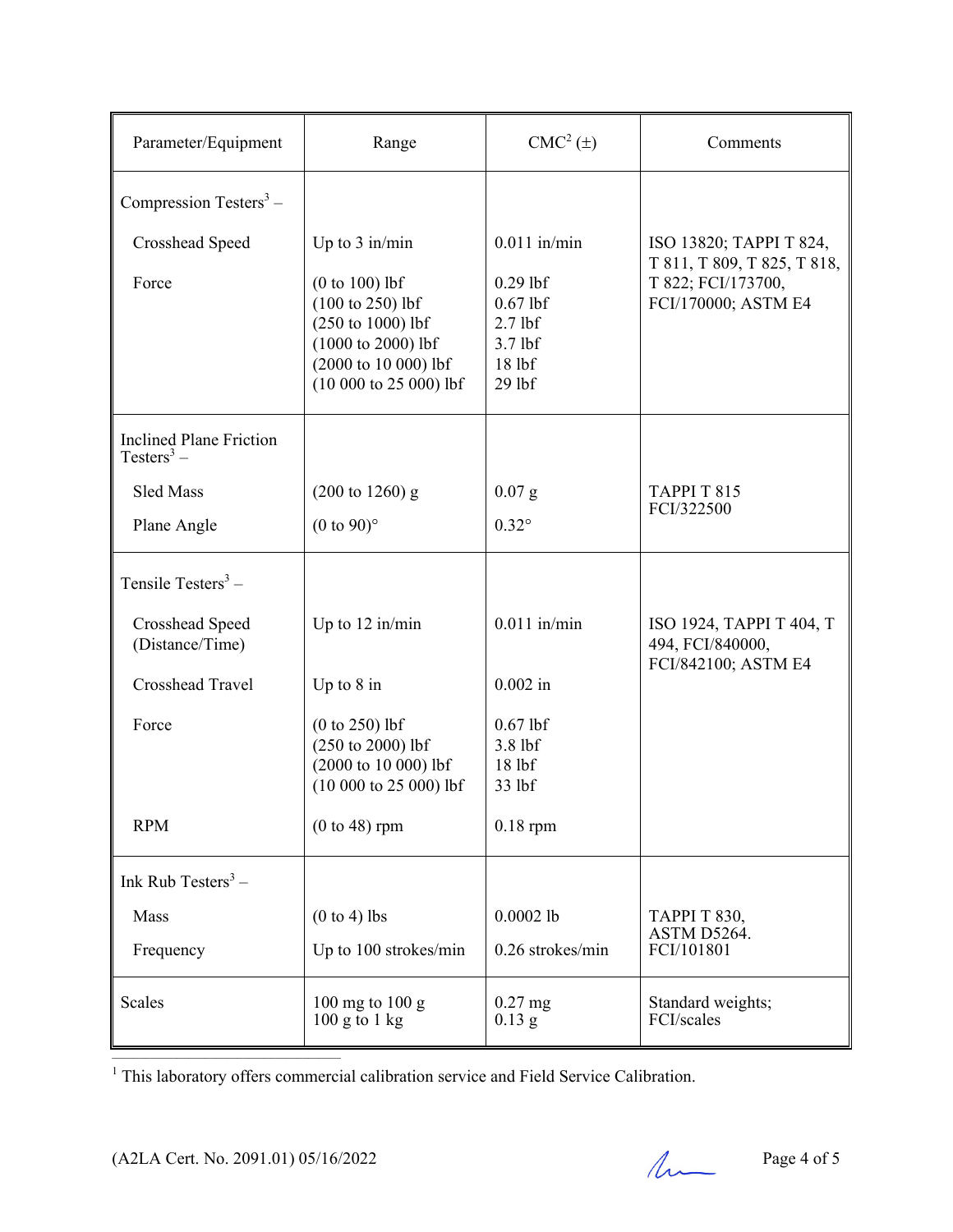- $2$  Calibration and Measurement Capability Uncertainty (CMC) is the smallest uncertainty of measurement that a laboratory can achieve within its scope of accreditation when performing more or less routine calibrations of nearly ideal measurement standards or nearly ideal measuring equipment. CMCs represent expanded uncertainties expressed at approximately the 95 % level of confidence, usually using a coverage factor of  $k = 2$ . The actual measurement uncertainty of a specific calibration performed by the laboratory may be greater than the CMC due to the behavior of the customer's device and to influences from the circumstances of the specific calibration.
- $3$  Field calibration service is available for this calibration. Please note the actual measurement uncertainties achievable on a customer's site can normally be expected to be larger than the CMC found on the A2LA Scope. Allowance must be made for aspects such as the environment at the place of calibration and for other possible adverse effects such as those caused by transportation of the calibration equipment. The usual allowance for the actual uncertainty introduced by the item being calibrated, (e.g., resolution) must also be considered and this, on its own, could result in the actual measurement uncertainty achievable on a customer's site being larger than the CMC.

4 This scope meets A2LA's *P112 Flexible Scope Policy*.